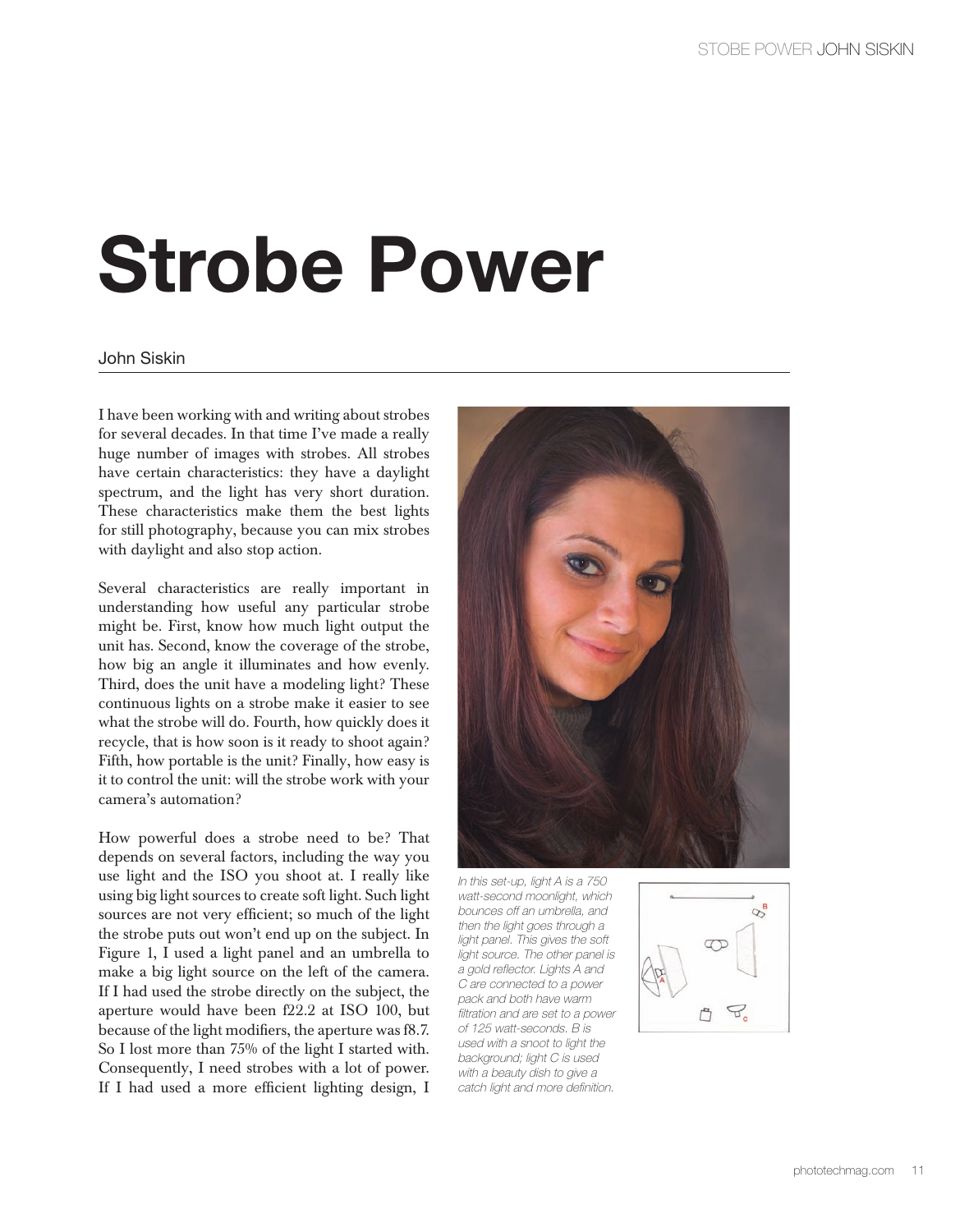wouldn't have used as much power, but the light wouldn't have had the same quality. Large light sources illuminate the subject from more angles, making softer light with more gradual transitions. I used a second light with a beauty dish to give the subject more definition and a good catch light in the eyes.

This article will provide information about the relative power and coverage of some strobes. This is helpful because strobes are currently measured in at least two different ways, which makes it impossible to compare their relative light output or power.

The light was measured with a Sekonic L-508 light meter at 10 feet from the light. The meter was set to ISO 100. This is how guide numbers are figured, and it makes sense to use this way of measuring with strobes that have built in reflectors, such as hot-shoe mounted strobes. The guide number of these strobes is the measured aperture, multiplied by 10, at 10 feet from the light, usually at ISO 100. So guide numbers work like aperture numbers: a rating of 110 is twice as powerful as a rating of 80. When you measure monolights or studio strobes in this way, you measure the light and the reflector. Changing the reflector will change the quantity of the light, as well as the quality. This is one of the advantages of monolights and studio strobes: they allow you to use many light modifiers.

I decided to do another test that used a 3X3 soft box to read the strobes with the same modifier, which essentially changes the light output. Studio strobes are usually measured in watt-seconds, which are a measurement of power consumption, rather than light output. So two units can have the same number of watt-seconds and provide very different amounts of light.

When I started doing the tests for this article I had certain basic assumptions about strobe power: first that the manufacturers' guide numbers are often inaccurate. Second, I reasoned that studio strobes and monolights are much more powerful than hotshoe mount strobes, like the Canon 580EX II. As the data will show, both these assumptions were found to be inaccurate.

I did have one assumption about strobe power that was accurate: when you cut the watt-seconds in half you have reduced the power of the strobe by one stop. So if the meter reads f11 at 200 watt-seconds, it will read f8 at 100 watt-seconds.



The meter and the strobe were 10 feet apart for the power test. The soft box was in the same position.

| Unit                           |        |       | <b>Published</b><br>Soft Box Reflector Guide Number |
|--------------------------------|--------|-------|-----------------------------------------------------|
| Calumet 580 EX II              | f2.8.8 | f11.2 | 138@ 50mm                                           |
| Vivitar 283                    | f2.8.1 | f8.0  | 120                                                 |
| Calumet Travelite 750          | f8.0   | f11.4 | N/A                                                 |
| Norman 200B                    | f2.8.9 | f8.8  | N/A<br>N/A                                          |
| Alien Bee 1600                 | f5.6.6 | f16.3 | N/A                                                 |
| Norman LH2400 $@$<br>$200 w-s$ | f11.1  | f16.3 | N/A                                                 |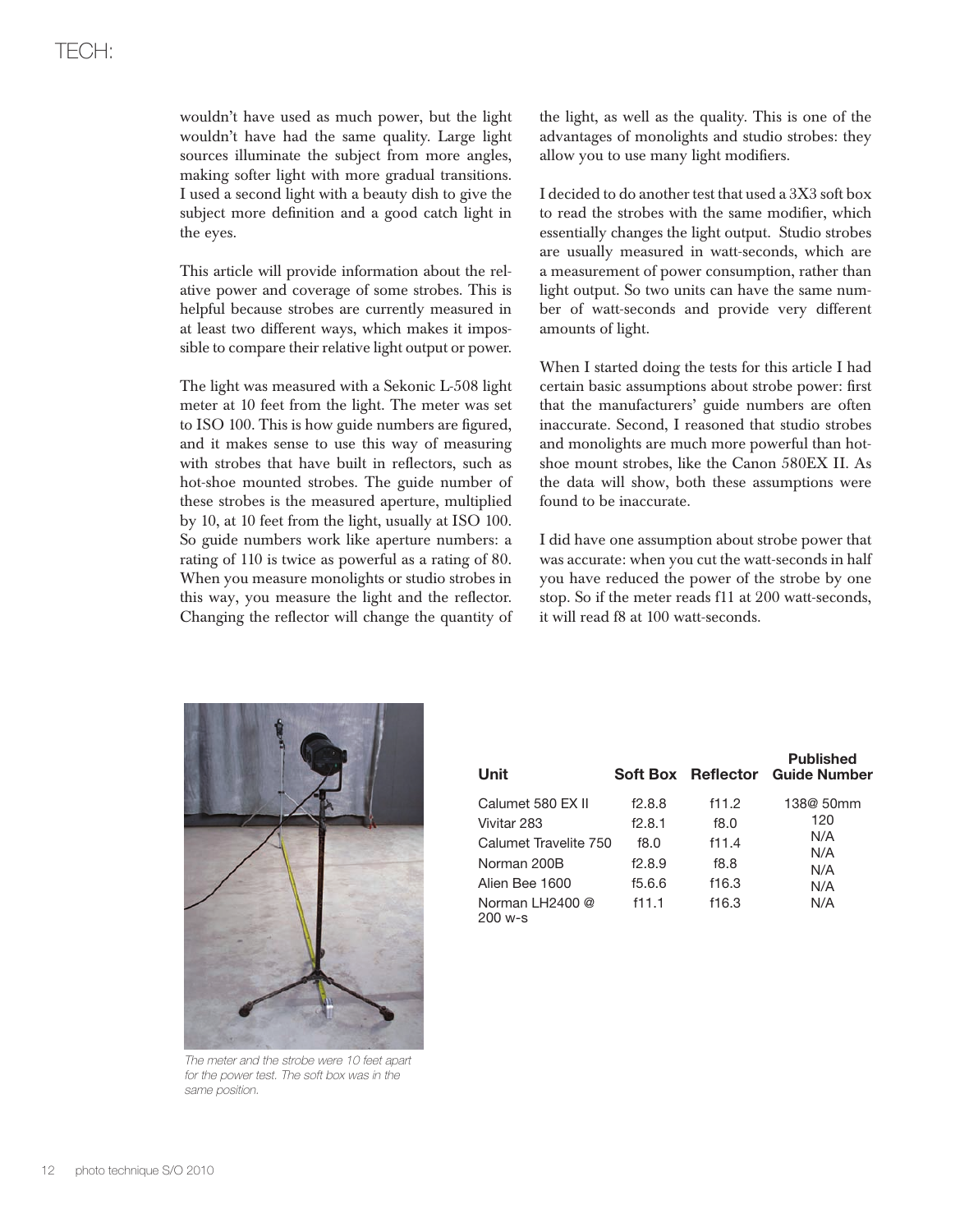I chose strobes from several different manufacturers and of several different types for this test. The first thing I wanted to know was if the Canon strobe was really producing as much light as it was rated to do. As previously mentioned, it produced a lot of light when it was used without any modifier. Then I wanted to examine some new technology moonlights, so I looked at the Alien Bee B1600 and the Calumet Travelite. These are contemporary monolights, the type I use in many circumstances.

Finally, I wanted to check some older lights so I could find out more about the progress of lighting technology. This was why I wanted to look at a Vivitar 283, introduced in about 1977. This was a great strobe at that time. While the Vivitar is about the same size as the Canon 580 EX II, it is about half the power. I also wanted to know about the power of the Norman LH2400 head with a 2000 watt-second power pack. This was my standard gear for decades, and I wanted to know how its power compared to the monolights. In this case, the Norman was significantly more powerful with the softbox, and the difference in power was much less with just the reflector. In the end it appears as though the reflector enables some of the small strobes to perform like the powerful units. This is particularly true with the Alien Bee and the Canon. When you use a device that encloses the strobe, like the soft box, the power rating of the strobe seems to be more indicative of the amount of light from the unit.

You can see that the Norman power pack I dragged all over Los Angeles is really only two stops more powerful than a Vivitar 283, with the reflector, but it is 4 stops more powerful if I use the soft box. I also note that although the watt-seconds on the Alien Bee are lower than the Calumet, the output is almost twice as high in these tests. The Canon's published guide number is accurate, since my meter gives the aperture and a decimal, and f11.2 and G.N. 138 are about the same. I was also interested to see that the Alien Bee unit had about the same power as the Norman LH2400 set at 2000 watt-seconds.

Assessment of the coverage of a strobe is a more subjective matter and is dependant on the modifier on the strobe. The coverage with the soft box, for instance, is about the same for all units. Since many photographers manipulate strobe light, the power test results would change, as well as the coverage, with different modifiers. For tighter coverage, use snoots, or grid spots, to control light. For more coverage I could use a different reflector or umbrella or other tool.

I used the 6 to 8-inch reflectors on the monolights and studio strobes and looked at the light they produced. These are the reflectors most frequently sold with these units. The Calumet Travelite has broad coverage. The light is much brighter in the center than the sides. The Canon 580EX II has



Calumet Travelite 750



Canon 580EX II The Calumet unit has much broader coverage than the Canon unit. Both are pretty even. For this test, all the units were fired at the same distance from the wall

smaller coverage. The light is fairly even, but falls off quickly at the side. This test was done at the 50mm setting. If the wider setting were used, the coverage would be broader. The Norman 200B has very narrow coverage and a rapid fall-off. The Norman LH 2400 has very broad coverage with a very gradual fall-off. The Alien Bee unit has narrow